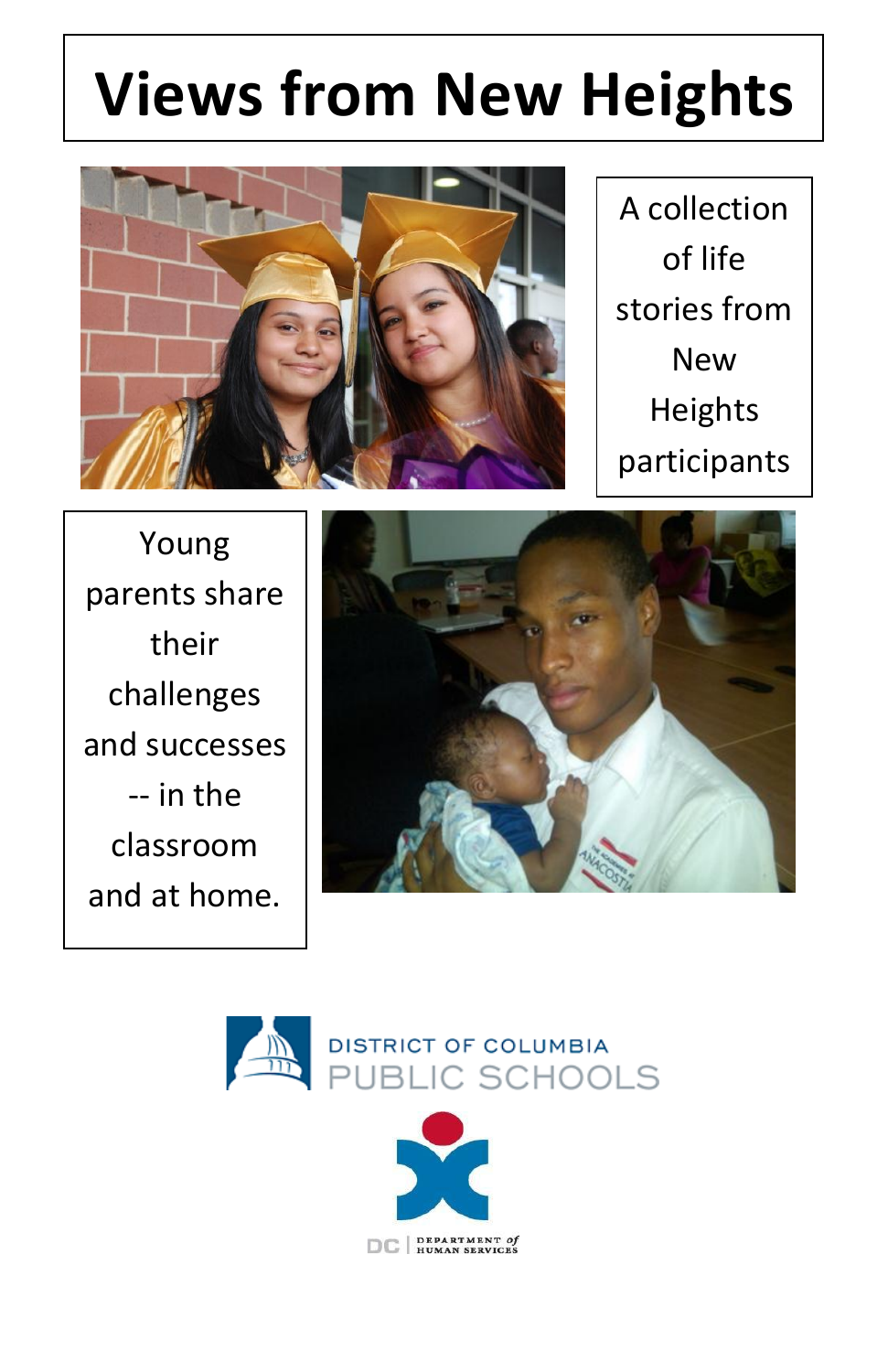# **New Heights Program**

**F**rom daycare to doctor's appointments, new parents—of all socio-economic backgrounds, races, ages, and ethnicities face challenges every day. For expectant and parenting students, these challenges can be especially overwhelming.

Expectant and parenting students have the added responsibility of providing for their children while juggling school, preparing for college or careers, and mapping out a plan for their future. The New Heights program supports them and their families to reach these goals.

| Anacostia               | <b>Ballou</b>           | <b>Ballou STAY</b> |
|-------------------------|-------------------------|--------------------|
| High School             | High School             |                    |
| Cardozo                 | Columbia Heights        | Coolidge           |
| <b>Education Campus</b> | <b>Education Campus</b> | <b>High School</b> |
| Dunbar                  | Luke C.Moore            | Roosevelt          |
| High School             | High School             | <b>High School</b> |
| <b>Roosevelt STAY</b>   | Washington Met.         | Wilson             |
|                         | High School             | High School        |
|                         | Woodson                 |                    |
|                         | High School             |                    |

**13 Public High Schools Host New Heights Program**

**S**tudents enrolled in the New Heights program learn to juggle the many tasks associated with being a parent and staying on track to finish high school. They find resources for childcare, health care, housing and job training, and attend workshops that provide information and guidance on prenatal care, parenting tips, financial guidance, and advice on healthy love and family relationships.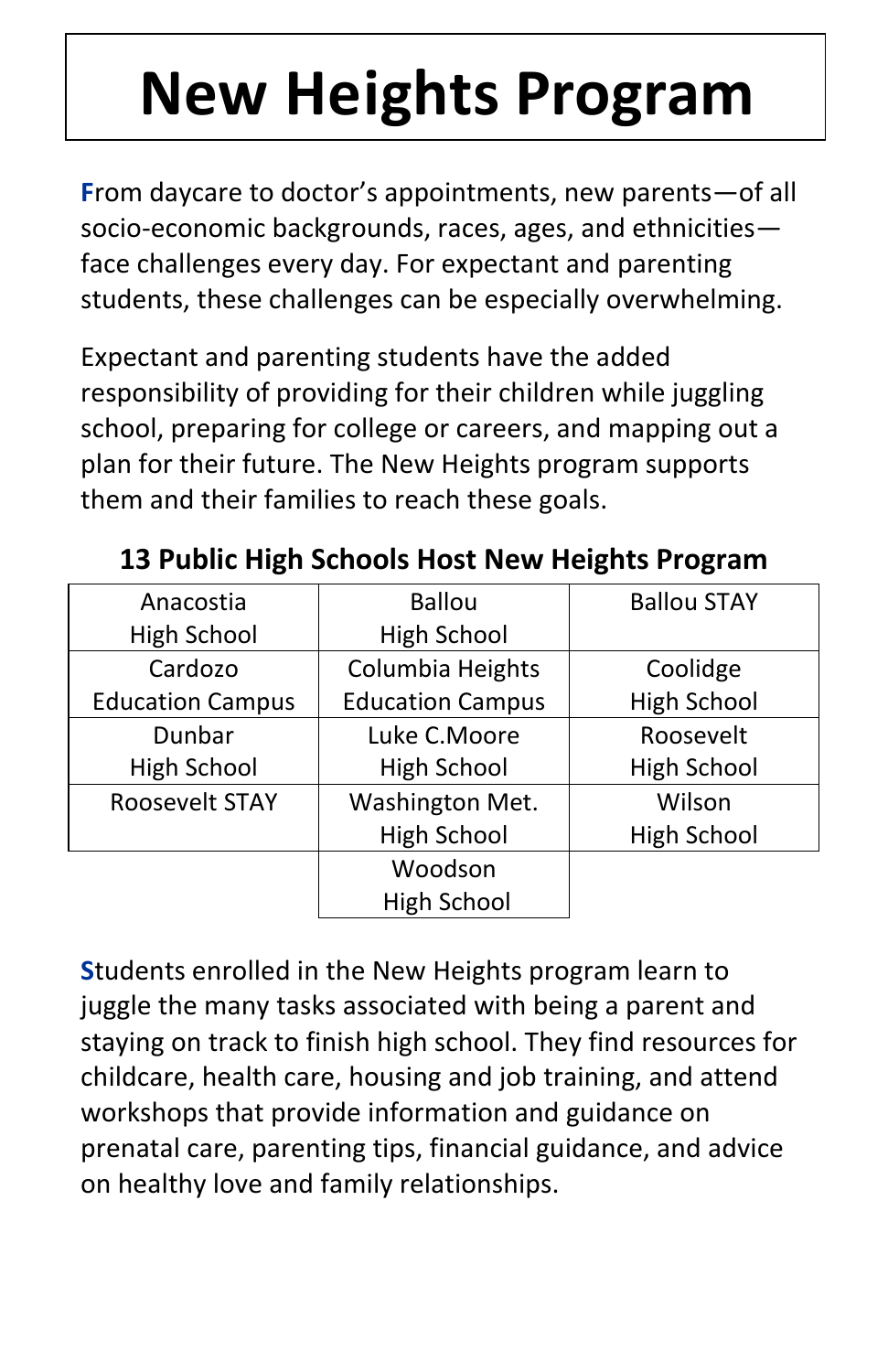# **Offers Support and Hope**

## **Program Participants Share their Stories**

#### **Jewel -- Dunbar High School**

**J**ewel became a victim of human trafficking at age 14. After a night of abuse by her pimp, she made a daring escape knowing that if caught, she would be killed. She got away with the help of a metro bus driver who allowed her on the bus without paying. Jewel then reported her story to the police and helped prosecute and convict her pimp. Fearing for her safety, Jewel was sent away to live with relatives in another country. In that country, she faced more abuse and ridicule as word spread that she was "sexually active." She was taken advantage of by men she was supposed to trust. **J**ewel returned home to complete her senior year of high school. She became pregnant and promptly joined the New Heights

program. At New Heights, she gained support, friends, and information that helped build her confidence. **S**he was connected to various community-based organizations and received more intensive support through their programs. Jewel graduated from high school in June and will begin at the University of the District of Columbia in January 2014.



*\*Note: Students' names have been changed.*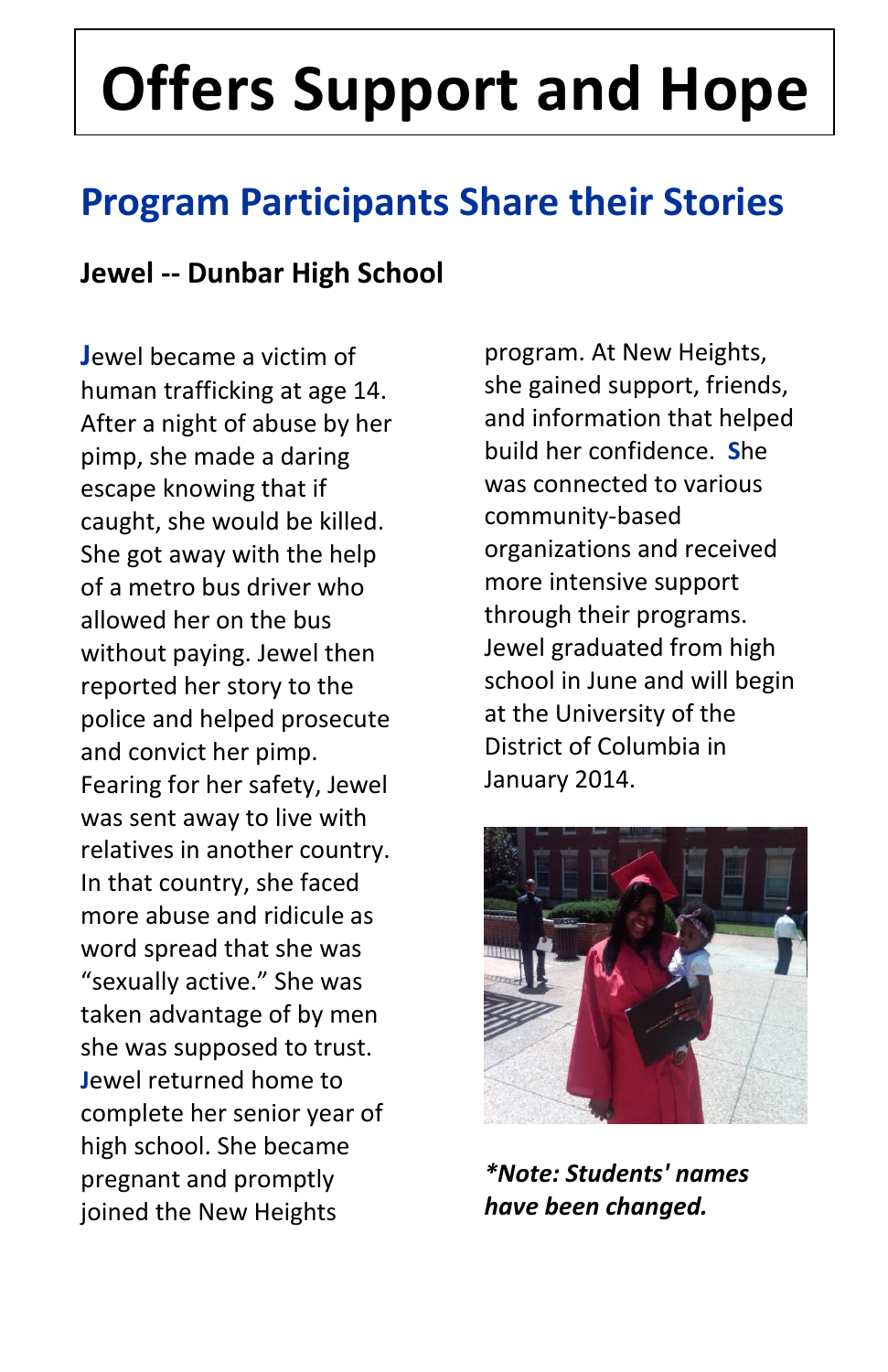#### **Latasha — Roosevelt High School**

**W**hen Latasha was 16 years old she found out she was pregnant. She was very uncertain about her life and her future, but she was determined to have her baby. Over a period of time, she developed a trusting relationship with the school's New Heights coordinator, who provided her with support and resources when she faced the inevitable challenges of balancing life as a teen mom and a student. Making matters more complicated, Latasha battled postpartum depression during the months following her baby's birth. With the support and guidance of New Heights staff and other supporters, she was able to work through this difficult time. In June 2013, Latasha became the first person in her immediate family to graduate from high school.

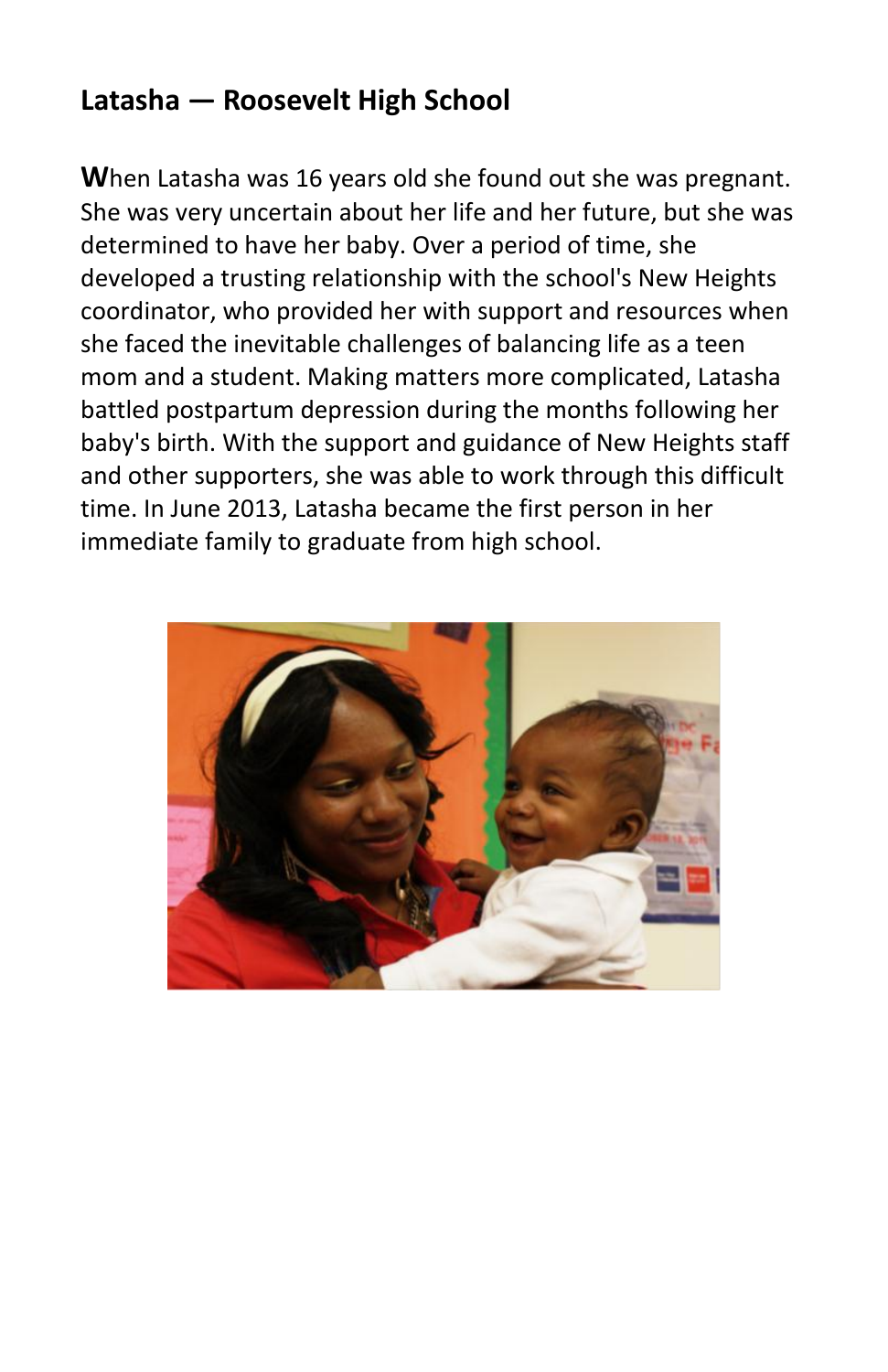### **Nick and Nora, — Cardozo EC**

**N**ora found out she was pregnant prior to her junior year. When she and the child's father, Nick, returned to school in September, they enrolled in New Heights. During the lunch hour parenting workshops, Nick, the only guy in the room, would tune everyone out. Eventually, he started to pay attention; he learned how to be a good parent and how to raise a baby in a good, safe environment. From then on they attended the New

Heights lunch hour every single day. When Nora was out of school on maternity leave, Nick brought home her schoolwork and told her what was discussed in New Heights that day. Being a father, he says, gave him a new sense of focus. When Nora returned to school, both she and Nick continued in the program and have been described as the New Heights "stars." In June, Nick was able to keep his promise to his father as he and Nora graduated from Cardozo and will be attending UDC in the fall.

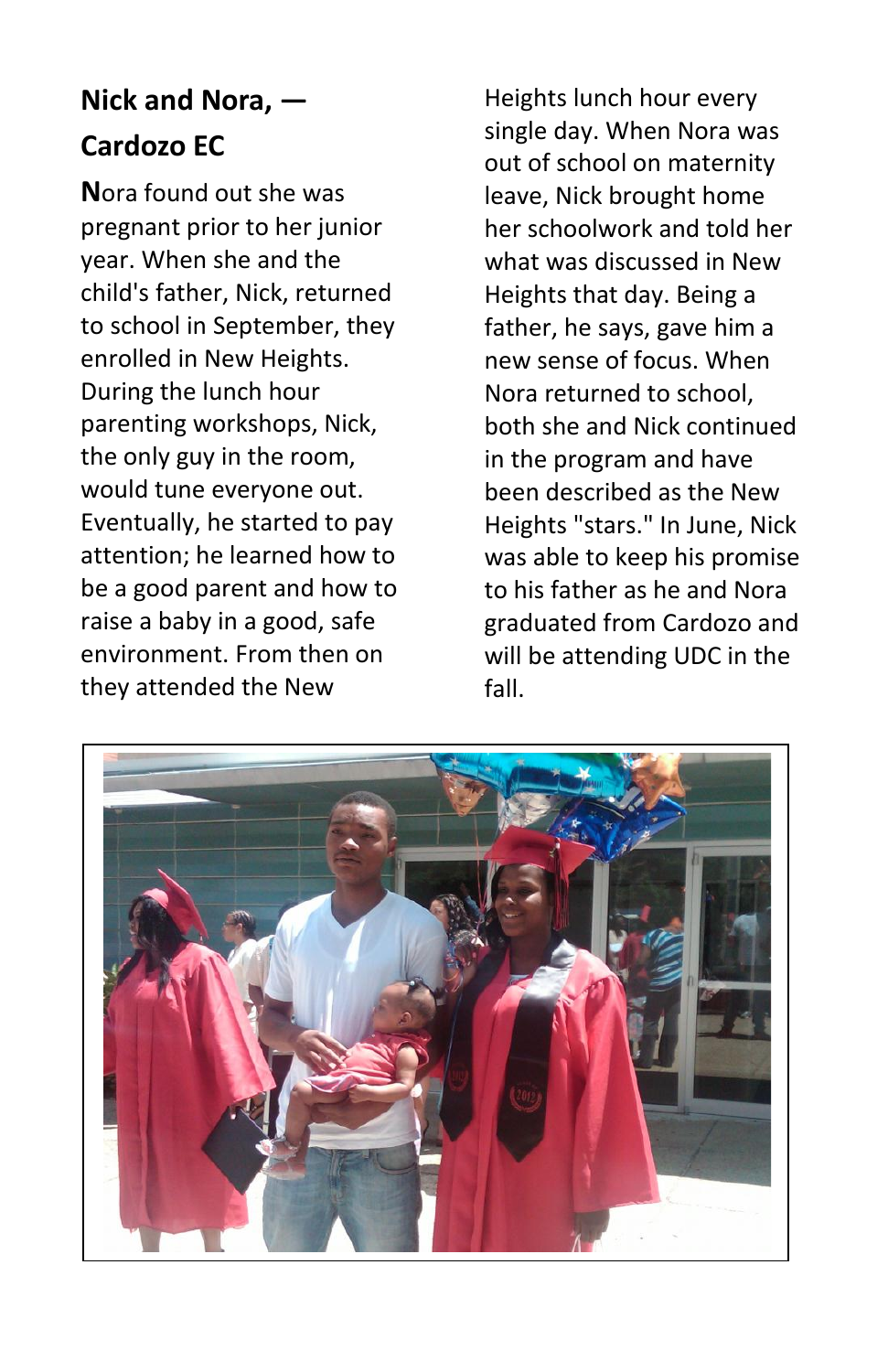### **Tina — Anacostia High School**

**T**ina, a 16 year-old high school junior, found out she was expecting in April 2013. Her guidance counselor suggested she join the New Heights program to help her continue her education and graduate on time. Soon after, Tina was encouraged by the New Heights coordinator to participate in an all-day conference for expecting and parenting teens. The conference was offered by one of the many communitybased organizations that provide resources and services to New Heights teen parents. The next day , Tina sent her New Heights coordinator an email in which she shared that the conference had changed her life.

"*I had an excellent time at the Hope Conference,*" she wrote. "*It was such an honor to be there and a blessing as well...I'm now really excited about pursuing college and I look forward to coming to all that New Heights has to offer*."

#### **Anita — Wilson High School**

**A**nita joined New Heights in the beginning of 2013. Previously, she struggled in school and her grade point average was well under a 2.0. Her relationship with the father of her child was very complicated and she was also experiencing rocky relationships at home with her mother and sisters. Anita started attending New Heights' workshops and got to know other students participating in the program. Soon, Anita's grades began to improve; she started thinking seriously about her class work, and asked for help to advocate for herself with teachers. After awhile, she was able to show her teachers that she was making an effort to change. Anita's grades have improved and she now plans to attend UDC in the fall. Anita was especially grateful to New Heights when she was able to "purchase" baby items and equipment with the Baby Bonus Bucks she earned through the program.